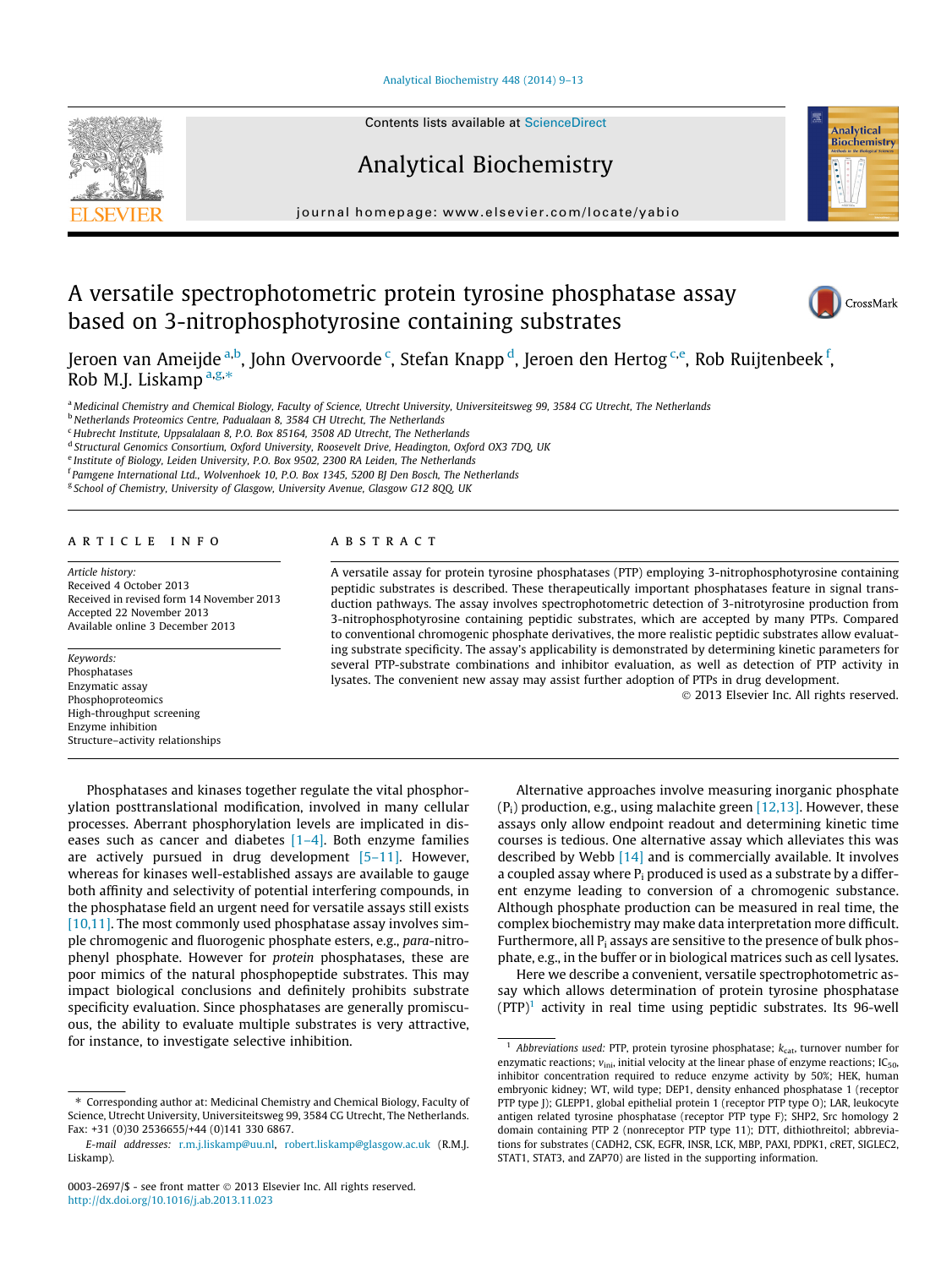format allows evaluation of, e.g., substrate selectivity and kinetic parameters for PTP–substrate interactions, as well as inhibitor activity. Furthermore, it is compatible with complex biological matrices such as cell lysates.

The assay is based on our recent discovery that all PTPs investigated so far readily accept substrates incorporating a newly developed 3-nitrophosphotyrosine building block [\[15\].](#page-4-0) These substrates are converted by PTPs into the corresponding 3-nitrotyrosine peptides which have an absorption spectrum similar to commonly used para-nitrophenol and can be detected spectrophotometrically (Fig. 1). The required 3-nitrophosphotyrosine building block, as well as substrate peptides incorporating it, are conveniently accessible. Furthermore, the substrates can be stored for prolonged periods (at least a year) at -20 C and are stable under assay conditions. We previously described an antibody-based microarray assay employing 3-nitrophosphotyrosine substrates and demonstrated that results obtained are similar to those of the corresponding phosphotyrosine peptides [\[15\].](#page-4-0) Our observation that substituents are tolerated at the 3-position is supported by a different reported approach where 3-fluoromethylphosphotyrosine containing substrates were recognized by PTPs [\[16\].](#page-4-0)

Interestingly, a recent paper [\[17\]](#page-4-0) described an alternative detection methodology for 3-nitrotyrosine residues by chemical reduction of the nitro group, reaction with salicylaldehyde and complexation of aluminium. The resulting complex is fluorescent. Although the ability to monitor PTP activity in real time would be lost, the fluorescent readout should enhance sensitivity at very low enzyme/substrate concentrations compared to absorptionbased detection.

The PTP enzyme family includes PTP1B, which has received considerable drug development attention for treatment of diabetes type  $2 \lfloor 18 \rfloor$ , and the versatile assay presented here may be valuable for determining the selectivity of potential inhibitors. Furthermore, it may enable further investigation of other PTPs, for example, cancer targets GLEPP1  $[19]$  and PTP $\gamma$   $[20]$ .

#### Materials and methods

## General

All reagents were used as supplied. All phosphatase experiments were carried out in a phosphate buffer, hereafter named PTP-buffer: 25 mM phosphate, pH 7.4, modified with 50 mM NaCl, 5 mM EDTA, and 1 mM DTT. All reagents for preparation of this buffer were purchased from Sigma Aldrich (St. Louis, MO, USA). All experiments were carried out in a roundbottom 96-well plate (Corning Life Sciences, Corning NY, USA). EnzChek P<sub>i</sub> assay kit (Life Technologies, Paisley, UK) was used according to the supplier's protocols. PTPs were expressed and isolated as described earlier [\[15\]](#page-4-0). HEK293 cell line lysates were prepared as described earlier



Fig.1. General principle of the spectrophotometric PTP assay using the 3-nitrophosphotyrosine building block.

[\[15\]](#page-4-0). Both protocols are included in the Supporting information. Substrate peptides containing the 3-nitrophosphotyrosine residue were synthesized and purified to homogeneity as described earlier [\[15\]](#page-4-0). Spectrophotometric determination was carried out on a lQuant plate reader (Bio-Tek, Winooski VT, USA). Synthetic procedures, HPLC chromatograms, and MS spectra for all substrate peptides and curves for all PTP activity experiments and the NSC87877 inhibition experiment are included in the Supporting information.

#### PTP activity

As reference, serial dilutions of 3-nitrotyrosine in PTP-buffer were used (100  $\mu$ L per well, starting from a 1–2 mM stock solution, the highest concentration was equal to the stock, followed by a 2 fold dilution with PTP-buffer, etc.). To each sample well were added serial dilutions of the substrate of interest in water  $(80 \mu L,$ starting from a 1–1.5 mM stock solution, highest final assay substrate concentration was equal to 0.8 times the stock concentration, followed by a 2-fold dilution with PTP-buffer, etc.), a stock solution of the enzyme of interest  $(10 \mu L,$  typical final assay enzyme concentration  $10^{-1}$ – $10^{-2}$   $\mu$ M), and  $10\times$  strength PTP-buffer  $(10 \mu L)$ . The plate was immediately placed in a spectrophotometer and absorption readings at 415 nm were acquired every minute for 45 min. The resulting progress curves were plotted and the slope at the initial linear phase of the reaction calculated  $(v_{\text{ini}})$ . Through nonlinear regression of the Michaelis-Menten equation on a plot of the resulting  $v_{\text{ini}}$  values against substrate concentration,  $K_{\text{m}}$ and  $k_{\text{cat}}$  were determined. Enzyme stock concentrations were measured using the Pierce micro BCA assay (Thermo Scientific, Rockford, IL, USA) according to the manufacturer's protocols.

### Vanadate inhibition

As reference, serial dilutions of 3-nitrotyrosine in PTP-buffer were used (80 µL per well, starting from a 1.8 mM stock solution, the highest concentration was equal to the stock, followed by a 2-fold dilution with PTP-buffer, etc.). To each sample well were added a 0.76 mM stock solution of the ZAP70 substrate peptide in PTP-buffer  $(40 \mu L,$  leading to a final assay substrate concentration of 0.38 mM), a stock solution of PTP $\gamma$  (20 µL, stock concentration 3.2  $\mu$ M, leading to a final assay concentration of 0.4  $\mu$ M), and serial dilutions of sodium ortho-vanadate (Sigma Aldrich, St. Louis MO, USA) in PTP-buffer (20  $\mu$ L, starting from a 6.5 mM stock solution, the highest final assay inhibitor concentration was equal to 0.25 times the stock concentration, followed by a 4-fold dilution with PTP-buffer, etc.). The plate was held at room temperature for 10 min after which the absorption at 415 nm was determined spectrophotometrically. From the absorption data product concentrations were determined and nonlinear regression on a plot of product concentration against log [inhibitor] was used to calculate the  $IC_{50}$ .

## NSC87877 inhibition

As reference, serial dilutions of 3-nitrotyrosine in PTP-buffer were used (100  $\mu$ L per well, starting from a 1.1 mM stock solution, the highest concentration was equal to the stock, followed by a 2 fold dilution with PTP-buffer, etc.). To each sample well were added a 1.1 mM stock solution of the STAT3 substrate peptide in PTP-buffer (80 µL leading to a final assay substrate concentration of 0.88 mM), serial dilutions of a 2.0 mM stock solution of NSC87877 [\[21\]](#page-4-0) (Millipore, Billerica MA, USA) in PTP-buffer  $(10 \mu L,$  the highest final assay inhibitor concentration was equal to 0.1 times the stock concentration, followed by a 10-fold dilution with PTP-buffer, etc.) and a  $0.75 \mu$ M stock solution of PTP1B in PTPbuffer (10  $\mu$ L, leading to a final assay concentration of 0.075  $\mu$ M).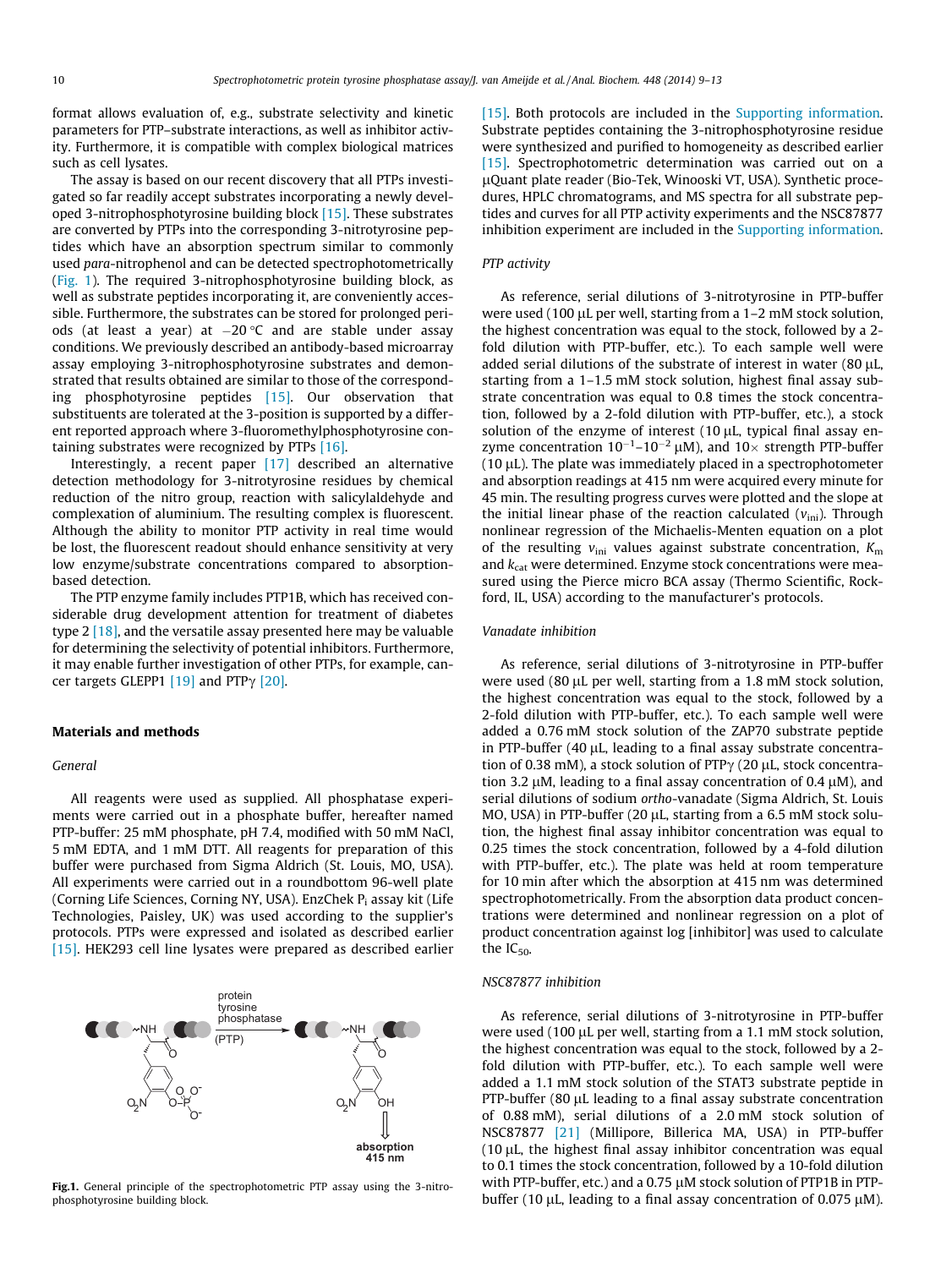<span id="page-2-0"></span>The plate was immediately placed in a spectrophotometer and absorption readings at 415 nm acquired every minute for 45 min. The resulting progress curves were plotted and the slope at the initial linear phase of the reaction calculated ( $v_{\text{ini}}$ ). From a plot of  $v_{\text{ini}}$ against log [inhibitor], the  $IC_{50}$  was determined by nonlinear regression.

### PTP activity in HEK293 cell lysates

As reference, serial dilutions of 3-nitrotyrosine in PTP-buffer were used (60 µL per well, starting from a 2.5 mM stock solution, the highest concentration was equal to the stock, followed by a 2-fold dilution with PTP-buffer, etc.). To each sample well were added a 1.5 mM stock solution of the INSR substrate peptide in PTP-buffer (50  $\mu$ L, leading to a final assay concentration of 1.25 mM) and the lysate of interest  $(10 \mu L$  corresponding to  $10 \mu$ g total protein). The plate was immediately placed in a spectrophotometer and absorption readings at 415 nm were acquired every minute for 45 min. The resulting progress curves were plotted and the slope at the initial linear phase of the reaction calculated  $(v_{\text{ini}})$ . The total protein content of all lysates was determined using the Pierce micro BCA assay (Thermo Scientific, Rockford IL, USA) according to the manufacturer's protocols.

## Results and discussion

## Assay setup

First, the absorption maximum was determined by measuring spectra of serial dilutions of 3-nitrotyrosine in PTP-buffer in a 96-well plate. As Fig. 2A shows, an absorption maximum at 415 nm was observed which is the same as 4-nitrophenol. Additionally, absorption spectra were measured for nonphosphorylated 3-nitrotyrosine peptide STAT3, which also had an absorption maximum at 415 nm (Supporting information). The molar absorptivity (e) of both compounds was highly similar (approximately  $3.5 \times 10^3$  M $^{-1}$  cm $^{-1}$ ). The slightly lower value for the STAT3 sample may be explained by the presence of water in the peptide which would lead to a lower actual concentration and therefore higher molar absorptivity. The absorption was dependent on concentration and on evaluation a linear relationship between absorption at 415 nm and concentration was observed across at least 3 orders of magnitude.

# PTP activity and profiling

Several therapeutically relevant combinations of 3-nitrophosphotyrosine containing substrate peptides and PTPs were evaluated in the new spectrophotometric assay (details on all substrates are included in the Supporting information). In all cases experiments were carried out in triplicate and serial dilutions (7 different concentrations) of a stock substrate solution were used to obtain curves of substrate concentration against  $v_{\text{ini}}$  (see, for example, Fig. 2B). From the resulting data the relevant kinetic parameters  $(K<sub>m</sub>, k<sub>cat</sub>, and k<sub>cat</sub>/K<sub>m</sub>)$  were calculated by nonlinear regression ([Table 1](#page-3-0)). For these enzyme-substrate combinations  $K<sub>m</sub>$  values were in the  $10^{1}$ – $10^{2}$   $\mu$ M range and  $k_{cat}$  values were in the  $10^0 - 10^1$  s<sup> $-1$ </sup> range. Values for substrate specificity parameter  $k_{\text{cat}}/K_{\text{m}}$  were in the 10<sup>-3</sup>-10<sup>-1</sup>  $\mu$ M<sup>-1</sup> s<sup>-1</sup> range. Although reported values for kinetic parameters of PTPs remain scarce, the data conform with typically observed ranges, i.e.,  $10^1$ – $10^3 \mu$ M for  $K_m$  of PTPs with peptidic substrates,  $10^0$ – $10^1$  s<sup>-1</sup> both for  $k_{cat}$  of PTPs with para-nitrophenyl phosphate and for SHP2 with peptidic substrates, and  $10^{-4}$ – $10^{-2}$   $\mu$ M<sup>–1</sup> s<sup>–1</sup> for  $k_{cat}/K_m$  of SHP2 with peptidic substrates [\[22–25\].](#page-4-0)

These experiments also serve as a demonstration of the power of the 96-well setup employed here. With one plate 5 different substrates and/or enzymes could be kinetically characterized in triplicate, with negative controls (PTP-buffer and enzyme without substrate) and a concentration series of 3-nitrotyrosine in PTP-buffer for calibration.



Fig.2. Sample data for the spectrophotometric PTP assay. All data points are averages of three experiments, errors expressed as SE. (A) Absorption spectra at different concentrations of 3-nitrotyrosine showing the maximum at 415 nm. (B) Initial velocities ( $v_{\text{ini}}$ ) at different substrate concentrations for PTP1B with a 3-nitrophosphotyrosine peptide substrate derived from SIGLEC2. (C) Inhibition of PTP $\gamma$  by different concentrations of sodium ortho-vanadate using a 3-nitrophosphotyrosine peptide substrate derived from ZAP70. (D) Initial velocities (v<sub>ini</sub>) for HEK293 lysates (WT, nontransfected; PTP1B, transfected with PTP1B; C215S, transfected with inactive PTP1B; VO4, nontransfected in the presence of 250 µM vanadate) using a 3-nitrophosphotyrosine peptide substrate derived from INSR.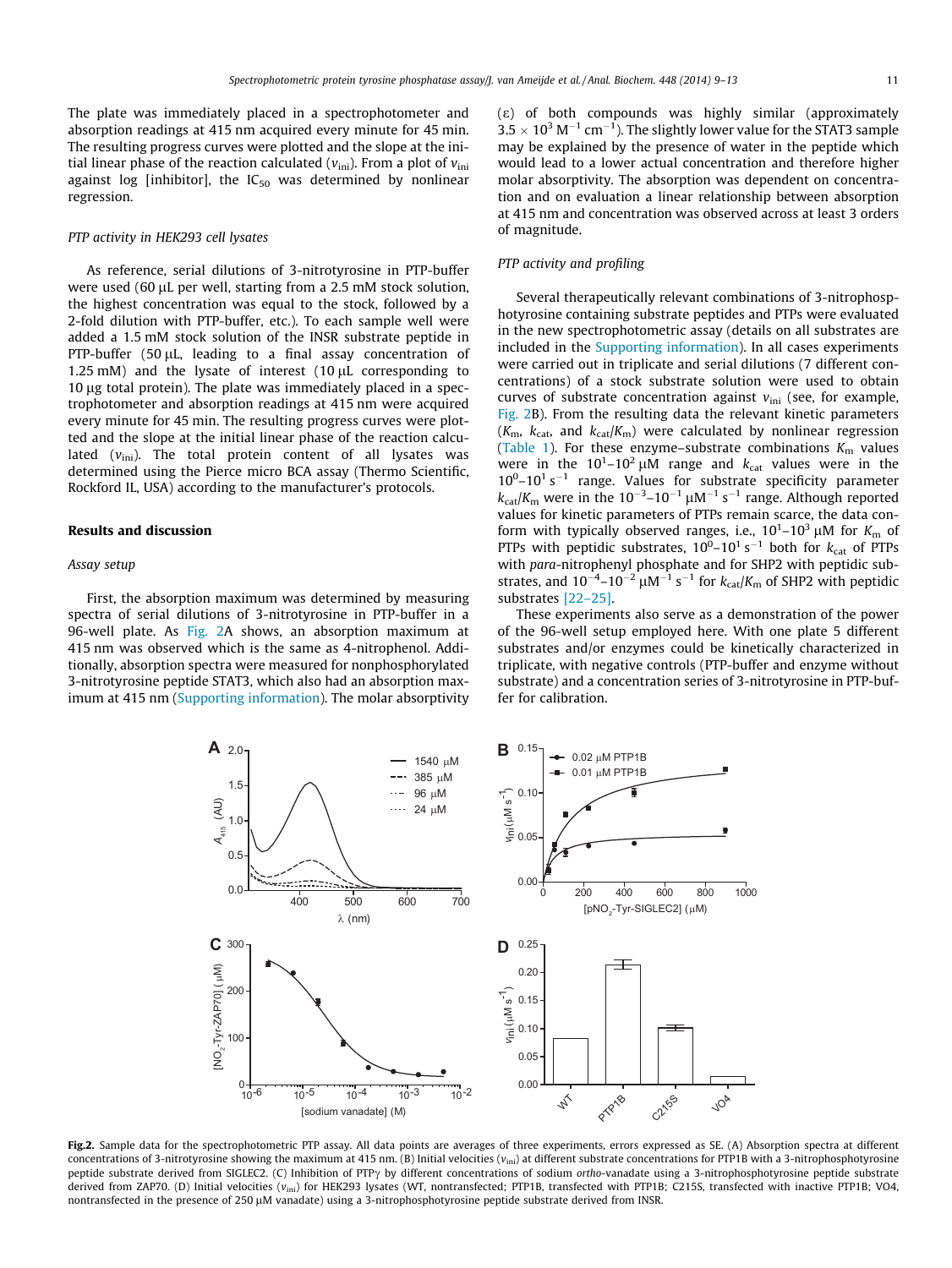<span id="page-3-0"></span>

| Table 1                                                   |  |
|-----------------------------------------------------------|--|
| Kinetic parameters for various PTP-substrate combinations |  |

| Phosphatase      | Substrate           | $K_{\rm m}$ (mM) <sup>a</sup> | $k_{\text{cat}} (s^{-1})^{\text{a}}$ | $k_{\text{cat}}/K_{\text{m}}$<br>$(uM^{-1} s^{-1})^a$ |
|------------------|---------------------|-------------------------------|--------------------------------------|-------------------------------------------------------|
| $PTP\gamma$      | ZAP70               | $0.34 \pm 0.03$               | $5.3 \pm 0.3$                        | $0.015 \pm 0.001$                                     |
|                  |                     | $(0.20 \pm 0.01)$             | $(11 \pm 1)$                         | $(0.052 \pm 0.007)$                                   |
|                  |                     | $[0.126 \pm 0.08]$            | $[6.8 \pm 0.3]$                      | $[0.058 \pm 0.009]$                                   |
| DEP <sub>1</sub> | <b>INSR</b>         | $0.27 \pm 0.04$               | $6.8 \pm 0.4$                        | $0.026 \pm 0.004$                                     |
| GLEPP1           | STAT3               | $0.14 \pm 0.03$               | $2.1 \pm 0.3$                        | $0.15 \pm 0.02$                                       |
|                  |                     | $(0.21 \pm 0.03)$             | $(1.1 \pm 0.1)$                      | $(0.54 \pm 0.08)$                                     |
|                  |                     | $[0.13 \pm 0.02]$             | $[0.92 \pm 0.07]$                    | $[0.7 \pm 0.1]$                                       |
| PTPK             | LCK                 | $0.11 \pm 0.02$               | $8.9 \pm 0.7$                        | $0.08 \pm 0.01$                                       |
|                  |                     | $(0.17 \pm 0.07)$             | $(14 \pm 1)$                         | $(0.09 \pm 0.01)$                                     |
|                  |                     | $[0.35 \pm 0.09]$             | $[20 \pm 3]$                         | $[0.051 \pm 0.008]$                                   |
| LAR              | <b>CSK</b>          | $0.33 \pm 0.06$               | $1.7 \pm 0.2$                        | $0.0050 \pm 0.0009$                                   |
| PTP1B            | STAT3               | $0.82 \pm 0.09$               | $20 \pm 2$                           | $0.024 \pm 0.002$                                     |
| GLEPP1           | PDPK1               | $0.16 \pm 0.04$               | $32 + 3$                             | $0.20 \pm 0.05$                                       |
| PTP1B            | SIGLEC <sub>2</sub> | $0.12 \pm 0.02$               | $4.3 \pm 0.3$                        | $0.037 \pm 0.006$                                     |

<sup>a</sup> Numbers between parentheses are measured by the Enzchek phosphate assay for the corresponding phosphotyrosine containing substrate peptide [\[15\].](#page-4-0) Numbers between square brackets were measured by the Enzchek phosphate assay for the 3 nitrophosphotyrosine peptide [\[15\].](#page-4-0) All data obtained with the new assay are triplicates and errors are represented as SE.

It should be noted that in order to generate suitable curves for Michaelis-Menten analysis a relatively high stock substrate concentration (1–2 mM) was applied, leading to appreciable consumption of precious 3-nitrophosphotyrosine peptide substrate. However, from the data generated in these experiments it is clear that substrate concentrations down to approximately  $20-50 \mu M$ are sufficient to generate useful progress curves. In order to determine the enzyme demands of the assay, time courses were acquired for serial dilutions of the GLEPP1 enzyme with a fixed concentration of the PDPK1 substrate peptide (graphs included in the Supporting information). At an enzyme concentration of  $0.042 \mu$ M a significant signal increase in time could still be determined. Similar concentrations were used successfully in several of the experiments presented here. Assay sensitivity may be increased by applying commercially available narrow-well microtiter plates which require smaller volumes for similar path lengths and therefore absorption ranges. Furthermore, an alternative fluorescence-based detection method exists [\[17\]](#page-4-0) as noted earlier. This is potentially more sensitive, and therefore lowers substrate and enzyme requirements.

For comparison, several substrate–enzyme combinations studied here have been evaluated using the established, commercial Enzchek  $P_i$  assay as well [\[15\].](#page-4-0) Both 3-nitrophosphotyrosine substrates and the corresponding phosphotyrosine substrates were used in this reference assay. Similar results were obtained as for the spectrophotometric assay described here, and no differences were observed between 3-nitrophosphotyrosine substrates and the corresponding phosphotyrosine substrates (Table 1). This is particularly significant for the  $k_{cat}/K_m$  parameter which is an indicator for substrate specificity.

In addition, substrate specificity profiles were generated for two PTPs, the relatively promiscuous DEP1 and the more selective  $PTP\gamma$ [\[26\]](#page-4-0). These PTPs are promising cancer targets [\[20,27\].](#page-4-0) The resulting profiles are shown in Fig. 3. As expected, the relatively aspecific PTP DEP1 displayed similar activity against most substrates whereas  $PTPy$  gave significant differences in dephosphorylation activity for different substrates. Such profiles are essential in the development of selective compounds interfering with PTPs. The most commonly used assays of PTP activity are based on simple chromogenic phosphate esters such as para-nitrophenyl phosphate, which obviously prohibit determining substrate preferences of PTPs, apart from being structurally different from the natural peptidic PTP substrates. In contrast, our new assay conveniently



Fig.3. Profiling of PTP $\gamma$  and DEP1 using eight 3-nitrophosphotyrosine peptide substrates. All data points are averages of three experiments, with error bars denoting SE.  $^{*}P$  < 0.05,  $^{**}P$  < 0.01,  $^{***}P$  < 0.001.

allows substrate specificity evaluation. In addition, since 3-nitrophosphotyrosine peptides can be conveniently prepared using established synthetic protocols, more substrates may be evaluated, leading to increasingly discriminating substrate specificity profiles.

#### Inhibition by vanadate and NSC87877

Two phosphatase inhibitors were studied since it is expected that PTP inhibitor evaluation will be a major application of the spectrophotometric assay in a drug development setting. First, sodium ortho-vanadate, a well-known nonselective inhibitor of phosphatases, was applied. As summarized in [Fig. 2](#page-2-0)C, the expected sigmoidal curve was obtained on adding serial dilutions of vanadate to a fixed concentration of 3-nitrophosphotyrosine substrate ZAP70 with PTP $\gamma$ . From this curve, an IC<sub>50</sub> of 25 ± 3  $\mu$ M was determined. This  $IC_{50}$  is reasonable for experiments carried out in a buffer containing DTT  $[28]$ . In an analogous experiment an IC<sub>50</sub> of  $70 \pm 9 \mu$ M was determined for known inhibitor NSC87877 [\[21\]](#page-4-0) with PTP1B and a 3-nitrophosphotyrosine peptide derived from STAT3. Since NSC87877 absorbs at 415 nm as well, a blank (inhibitor dissolved in PTP-buffer) was measured for each inhibitor concentration and subtracted from all corresponding sample absorptions prior to calculation of product concentrations used in the time courses. Absorption changes after subtraction were still sufficiently significant for determining reliable time courses. An IC<sub>50</sub> of 1.7  $\pm$  0.4  $\mu$ M was reported for NSC87877 with PTP1B [\[21\],](#page-4-0) which is an order of magnitude lower than the value obtained in our spectrophotometric assay. However, since in the original study a different, simple phosphate ester substrate was used at a much lower substrate concentration (20  $\mu$ M vs 880  $\mu$ M used here), the IC<sub>50</sub> determined here is compatible with previous data.

## PTP activity in HEK293 lysates

An important advantage of our assay is its insensitivity to background phosphate. All experiments described here were performed in a phosphate buffer, which we have previously found is a preferred choice for PTP activity measurements [\[15\]](#page-4-0). This is also important for experiments involving complex biological matrices such as cell line lysates, where  $P_i$  will be present irrespective of PTP activity. As a demonstration, PTP activity was evaluated with our spectrophotometric assay in a number of HEK293 cell line lysates ([Fig. 2](#page-2-0)D). The insulin receptor (INSR) peptide was used as a substrate for all experiments. First, a lysate obtained from WT